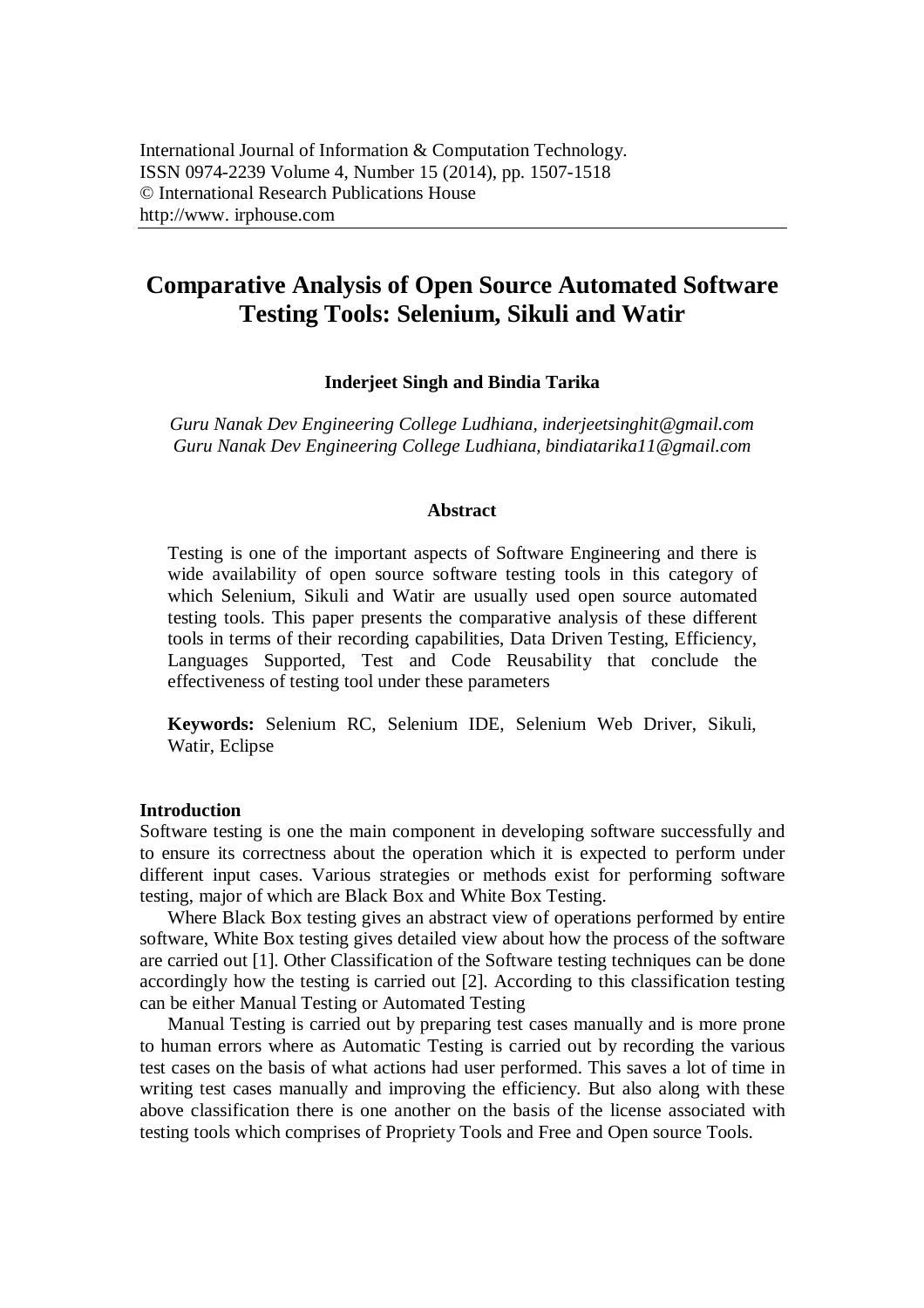Proprietary tools include those testing tools which are closed source in nature and license has to be purchased so as to harness their functionalities to full extent. Example under this category is Test Complete and Quick Test Pro [2]. Open Source automated software testing tools however may not require purchase of license and the code of the application is available to the user for further modifications to be performed [3].

## **Problem Formulation**

Software testing is necessary to ensure the smooth execution of the application developed. It is also important because it covers a wide variety of test cases and the even worst situation that the application may have to face when put up in the real environment. The comparative analysis is done of three open source testing tools viz. Selenium, Sikuli and Watir for providing user an easy selection process and to save the extra time wasted in checking and installing every individual tool [2].

## **Open Source Software Testing Tools**

Open Source Software testing tools like Selenium, Watir are quite efficient nonproprietary tools and are available under GPL license that is distributed freely.

But all these tools differ in how they perform their intended tasks and the goodness of the features that they are expected to deliver. So, the problem lies in terms of two major questions i.e.

- How to differentiate these tools on basis of some common feature?
- Which Open Source Testing tool in general can be optimum?

To answer these queries analysis of these major open source tools was required which is presented in this paper.

## **Background Analysis**

## **Selenium**

Selenium is a one of the efficient open-source automated testing tool which provide a nice testing framework for testing wide variety of applications exporting scripts in almost every language including java,.net,c#. The main feature of Selenium is multibrowser support for execution of test cases [5]. Various variants of Selenium exist and these are [4]:-

- Selenium IDE which is used only in firefox and used as plugin.
- Selenium RC which supports multiple browsers and scripting in different languages.
- Selenium Web Driver that supports all browsers for execution.

## **Sikuli**

Sikuli is one tool that uses images to generate test cases and automate testing [7] for the application under consideration.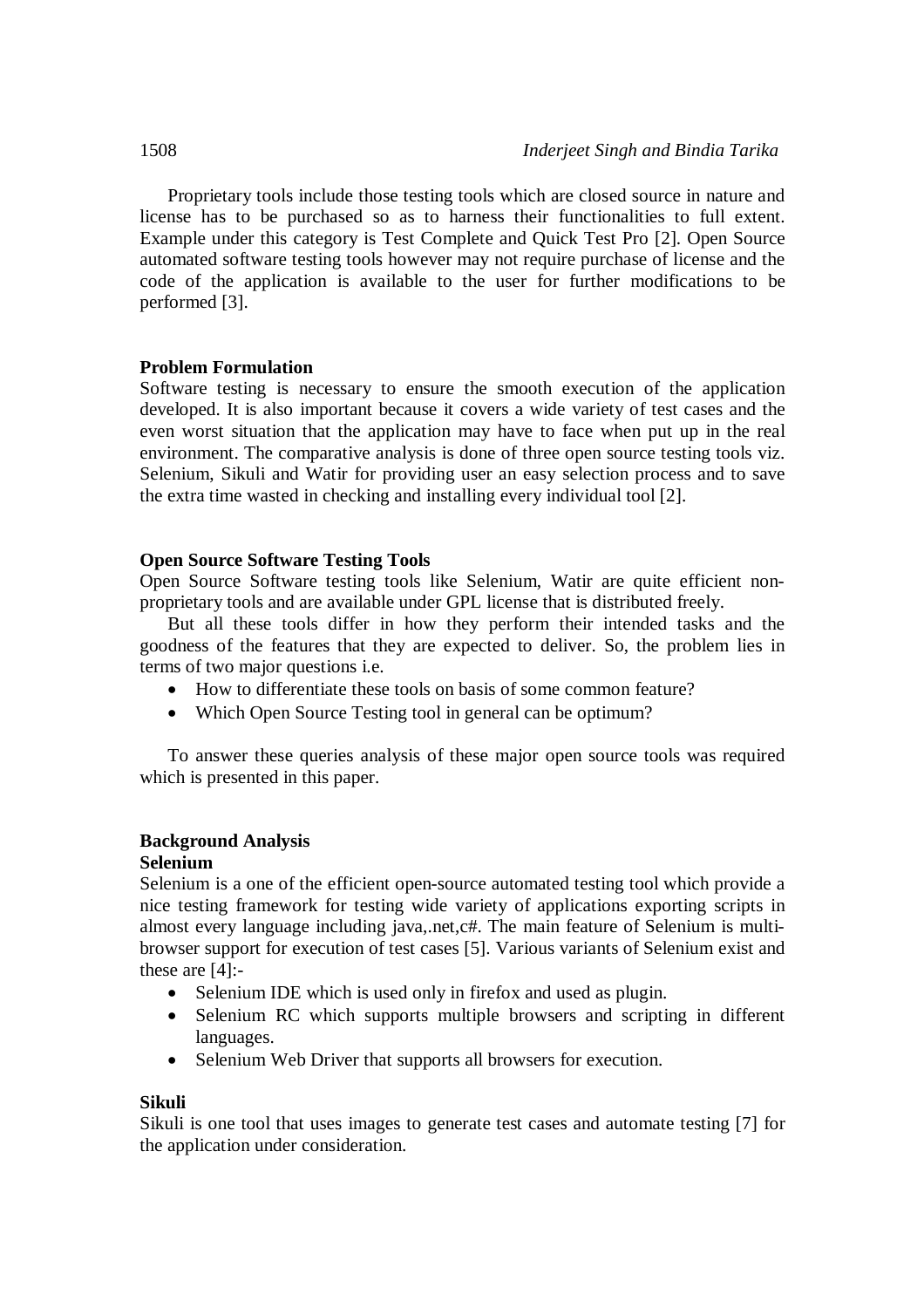

It can be used with an ease and similar to that of Selenium and can also be used for various Web based applications and also for PC applications.

**Figure 1 Sikuli Workflow [6]**

## **Watir**

Watir is a set of Open Source Ruby Libraries released under BSD license to test the various web based applications and pronounced as Water [8]. It is available as RubyGems and capable of driving variety of browser including the major like Internet Explorer, Firefox etc [9]. Bret Pettichord and Paul Rogers developed Watir. Watir project is composed of several other projects of which watir-classic, watirspec and watirwebdriver are important.

- Watir-Classic works on the fact that it has capabilities of Object Linking and Embedding [10].
- Watir-WebDriver is the modern implementation of testing functionality by watir working as an API which is selenium based and to which Jari Bakken had implemented using the HTML specification which is compatible with wide variety of W3C standards [11].
- Watir-Spec is (like RubySpec is for Ruby and) executable specification for the API of Watir [8].

## **Evaluation Study**

There are number of factors on the basis of which comparison of these three open source software testing tools was done and they are as follow.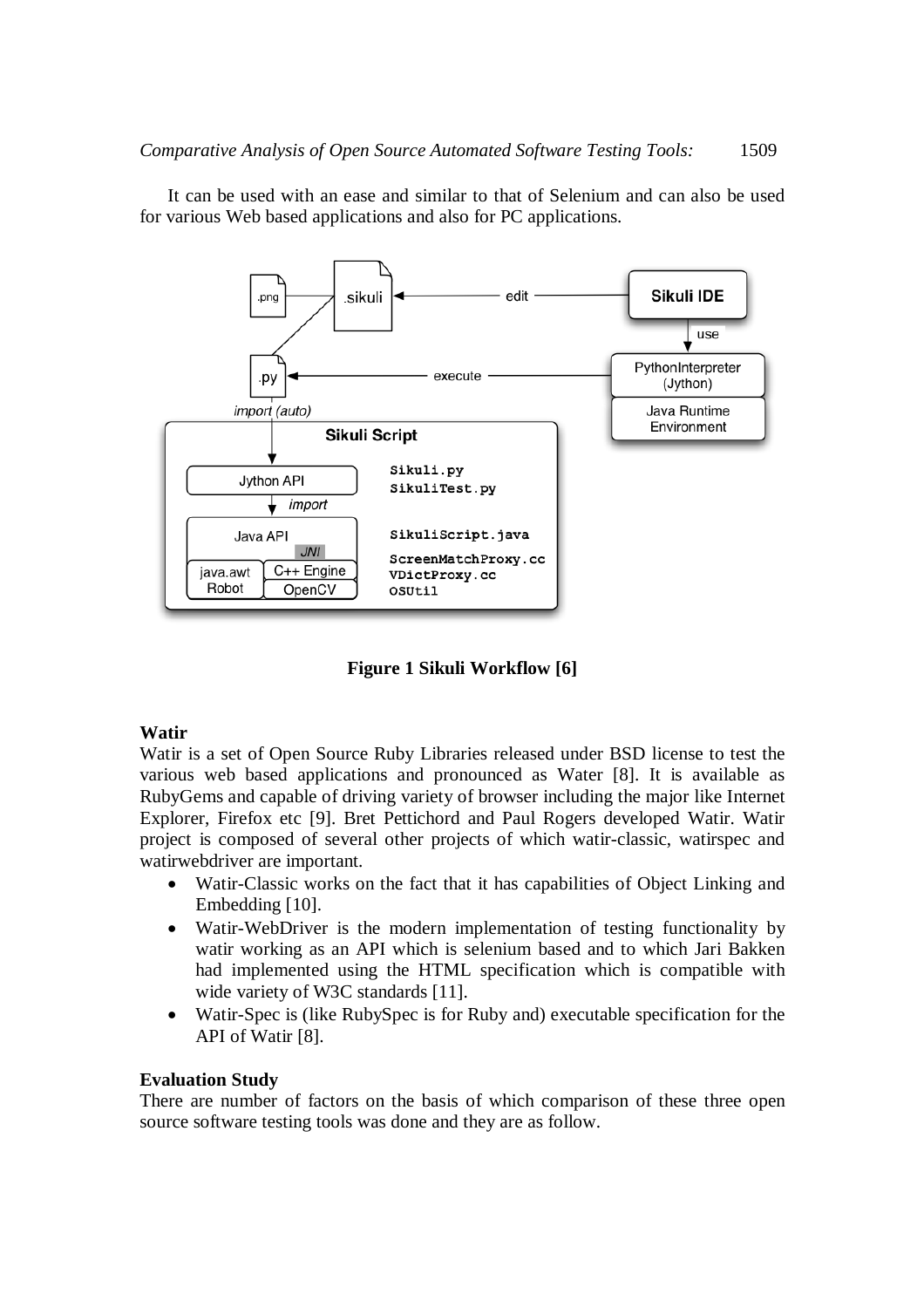## **Recording Capabilities**

Recording Capabilities define that how effectively the tool is able to record for the test cases. Here, among three stated testing tools Selenium provides an easy way in terms of Firefox plugin for recording and Watir provides IDE support but that is not native.

## **Execution Speed**

It matters a lot to check for the execution speed when it comes to performance comparison of various tools. Here the Execution speed is determined in terms of the average test run time of number of transaction then evaluation is done so as to evaluate which one is best in terms of speed.

## **Scripts Generation**

Test cases can be exported to equivalent codes in wide variety of languages. Comparison is done with respect to the ability of the tool to support large number of languages in which code can be exported.

## **Data Driven Testing**

Data driven Testing includes testing in accordance with various data sets that can be import form the file e.g. from an excel file. Selenium provides data driven testing by using the wide range of sources viz. Excel files, XML files etc [12].

Watir provides few external sources access [13] and Sikuli provide rare access to the external sources for Data driven testing [14].

## **Ease of Learning**

Selenium comes with different variants and hence provide wide perspective to explore the capabilities and utilize the entire functionality of Selenium Web Driver, RC and IDE [4].

Sikuli provides a very easy to learn graphically identifiable events based testing capable of defining its working with few constructs available. One can masters with the use of Sikuli in a very short span [7].

Watir hereby can be proven to be quite tough in understanding what the codes says as it is mandatory to learn Ruby to be able to get through the coding of the stuff [8].

## **Testing Reports/Output**

Testing output if presented in well-format works like icing on the cake and adds much value to the testing tool. One if not able to understand what the testing tool wants to depict or is not able to produce the results in easy readable and understandable format is of less use to the tester.

## **Supplement Features**

Cost is one of the important factor and plays an important when it comes to comparison of various vendors/same vendors with different products and can played as the sole criteria in some cases. Here this factor has equivalent impact in all of the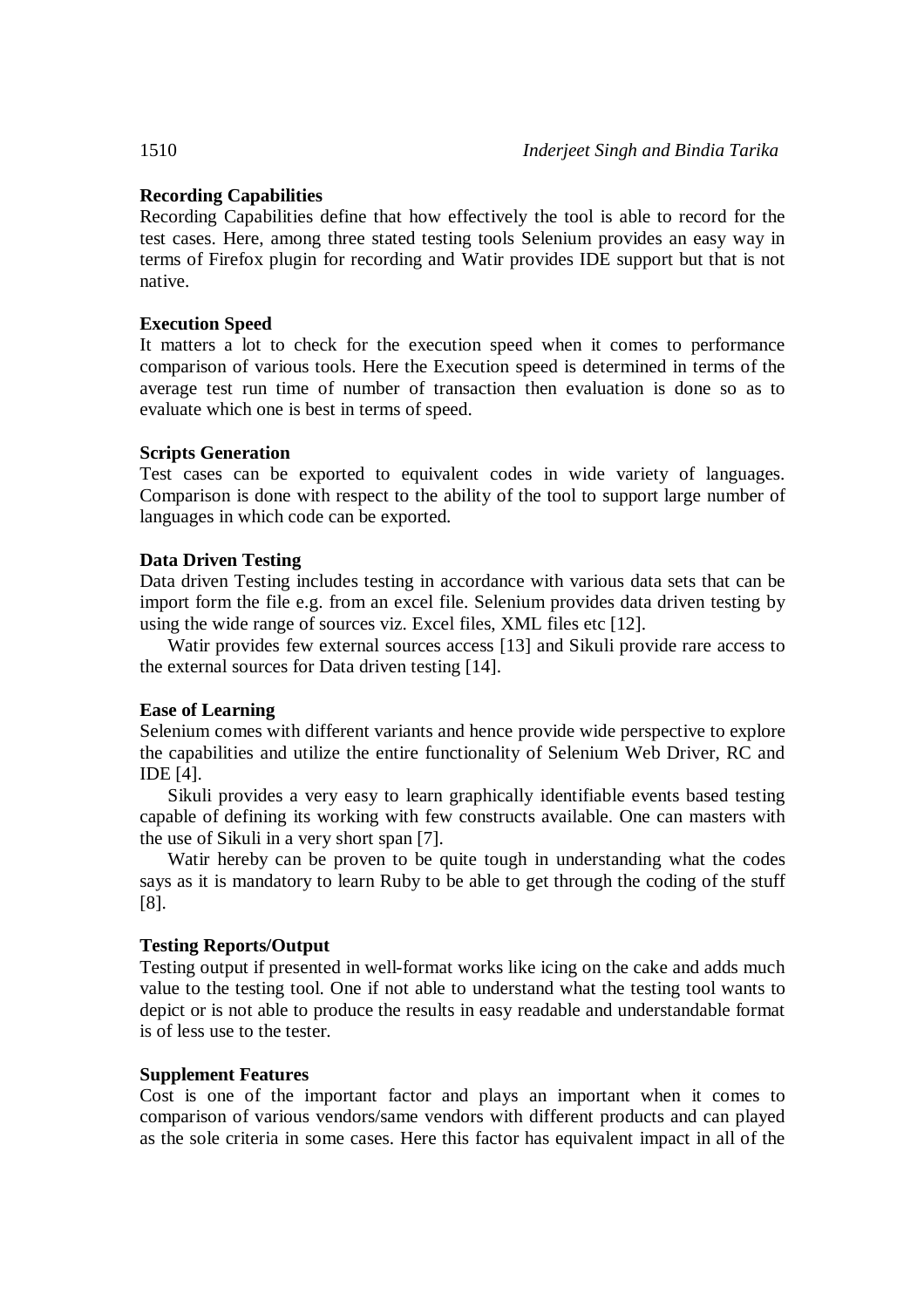three products as all of them are Open Source in Nature.

#### **Results**

5 point based system has opted for evaluating various parameters. i.e. 5, 4,3,2,1 as Excellent, Very Good, Fair, Bad, Very Bad respectively. Every Parameter corresponds to some important metric that helps to evaluate the effectiveness, usefulness of testing tool. Average is taken of point assigned to each sub criteria for each parameter that calculates complete score.

## **Execution Performance**

Execution Performance matters a lot when it comes to performance measures because it depicts the fortune of the scripts executed. For calculating the execution time a simple test case of login into the gmail account is considered for the scripts to be executed on all three different

#### **Calculating Execution Time for Selenium**

Selenium RC is used as server listening to calls that are made to run the test case on default browser. Test cases are written in Java and recorded using Selenium IDE plugin in firefox. Following is the code written for executing the test case [15]. public class seleniumt{

 private WebDriver driver; public void setUp() throws Exception{  $\text{driver} = \text{new Firefox} \cdot \text{Directory)}$ ; Url= "https://accounts.google.com"; } @Test public void testJava() throws Exception{ driver.get(Url + "/ServiceLogin?service=mail&passive=true&rm=false&continue=http://mail.google.c om/mail/  $&sec=1tmpl=default $tmplcache=2 $&textl$ ");$$  driver.findElement(By.id("Email")).clear(); driver.findElement(By.id("Email")).sendKeys("sidhuconst75"); driver.findElement(By.id("Passwd")).clear(); driver.findElement(By.id("Passwd")).sendKeys("waheguru123456"); driver.findElement(By.id(" PersistentCookie")).click(); driver.findElement(By.id("signIn")).click();}

Above is the output of the above code. After executing several times, the average of execution time is calculated and it computes to 153.866 sec.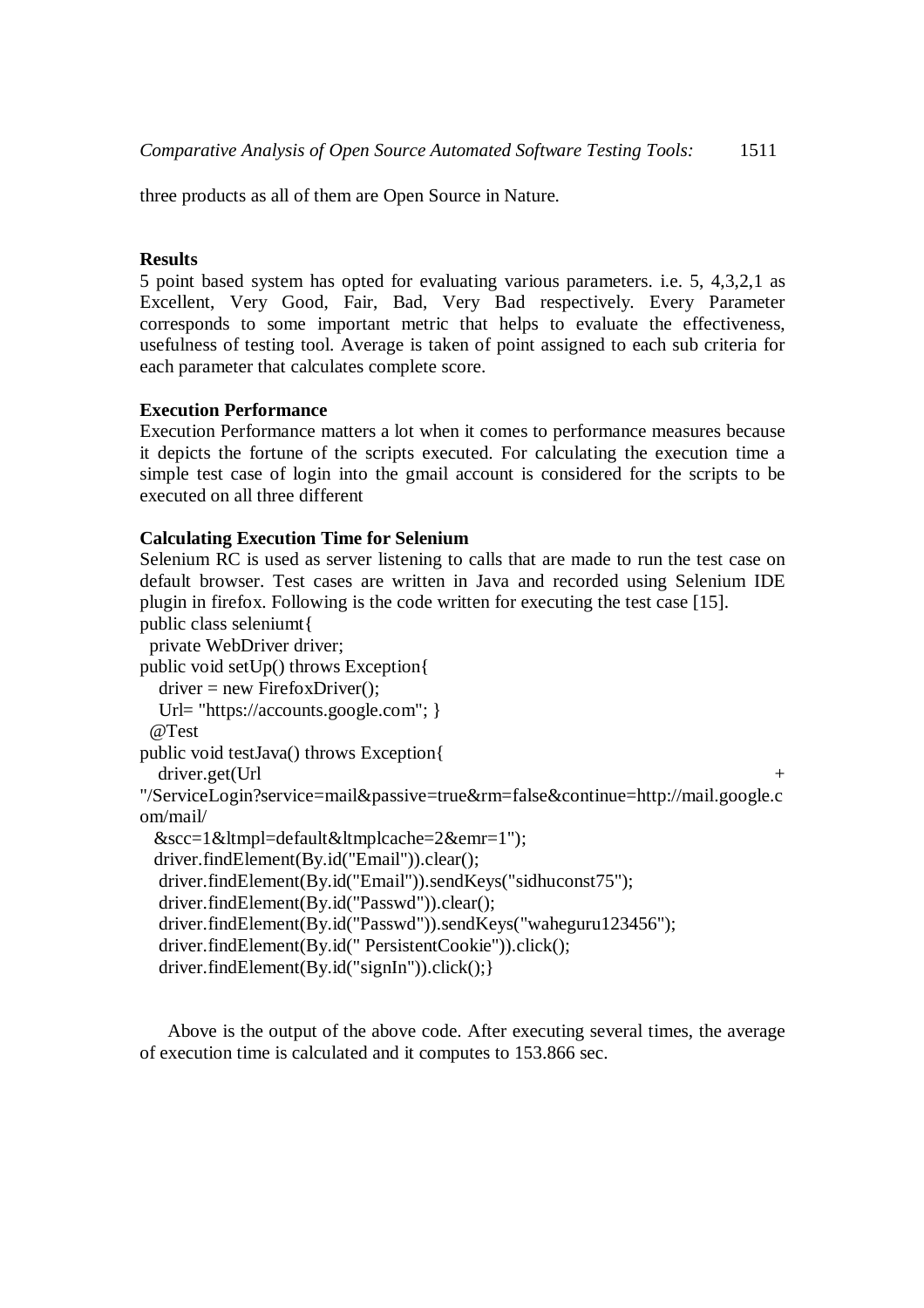1512 *Inderjeet Singh and Bindia Tarika*



**Figure 2 Selenium Test Case Execution**

#### **Calculating Execution Time in Watir**

Watir is ruby based testing tool and thus require the ruby environment to run the scripts. Watir webdriver is used for executing the testing scripts written in ruby files recorded with Testwise Recorder Sidebar (plugin for firefox). Code snippet used to examine the execution speed is as follow [16].  $b$ rowser = Watir::Browser.new browser.goto('http://mail.google.com') browser.checkbox(:id, "PersistentCookie").clear browser.text\_field(:id, "Email").set("sidhuconst75") browser.text\_field(:id, "Passwd").set("waheguru123456") browser.button(:value,"Sign in").click puts end\_time - start\_time

Above is the output of the above code. After executing several times, the average of execution time is calculated and it computes to 72.85 sec.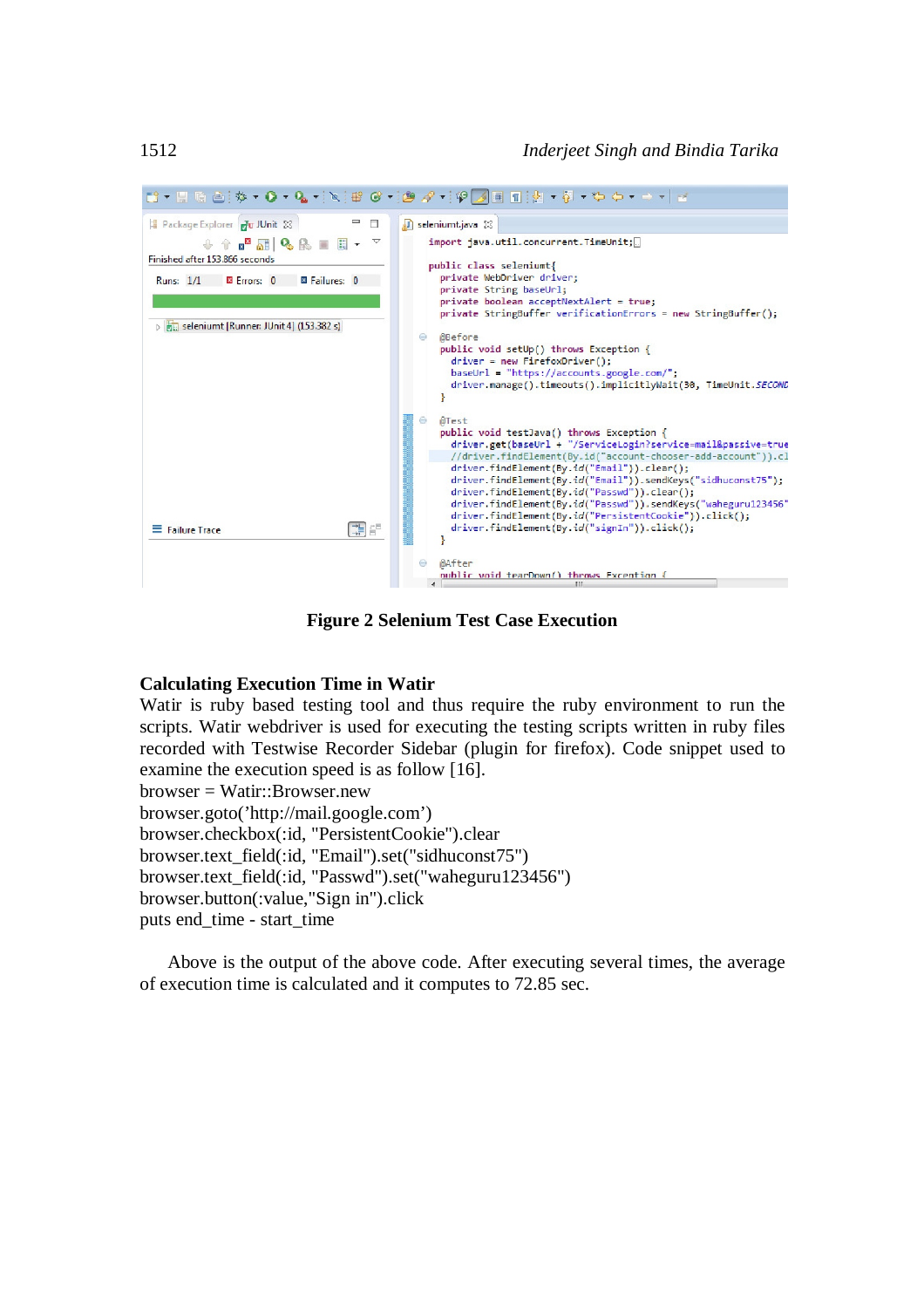

**Figure 3 Watir Test Case Execution**

## **Calculating Execution Time in Sikuli**

Sikuli being a graphic based testing tool requires the correct screen and region selection so as to perform testing. Java is used to write the Sikuli test case and is compiled with the help of sikuli-java.jar base package. Code snippet used to examine the execution speed is as follow [17]. public static void main(String[] args){ try{s.find("img/firefox\_ico.png"); s.doubleClick("img/firfox.png"); s.wait("img/address\_bar.png"); s.click("img/address\_bar.png"); s.type("http://www.gmail.com"); s.click("img/go.png"); long diff= end - start; System.out.println("Time taken toexecute Sikuli Script is "+ timeSec+" sec"); }

catch(FindFailed e){e.printStackTrace();}}}

Following is the output of the above code. After executing several times, the average of execution time is calculated and it computes to 23 sec.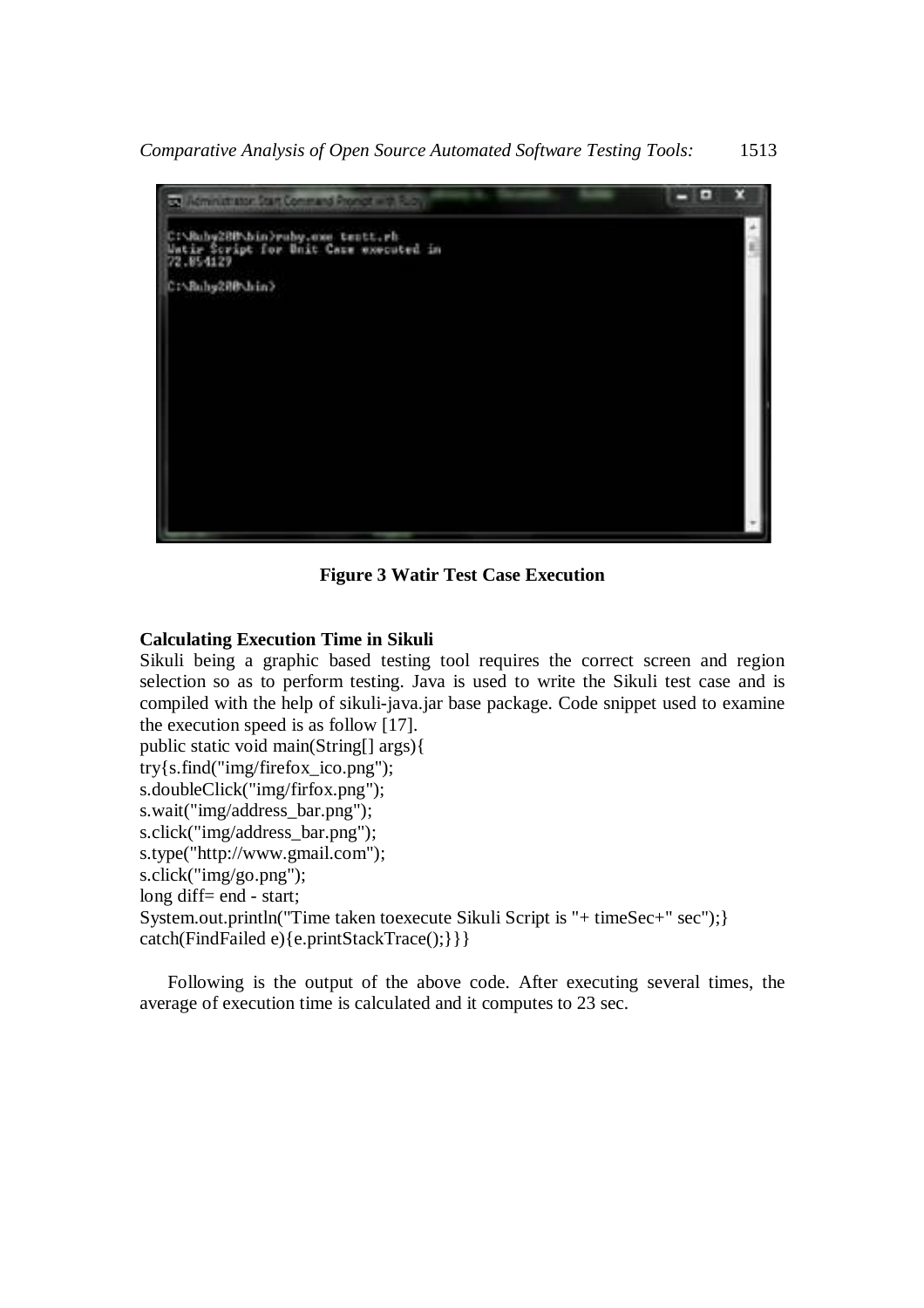

**Figure 4 Sikuli Test Case Execution**

## **Recording Capabilities**

Recording Capabilities provide an analysis about what wide variety of options are available for Recording Test cases/suites.

| <b>Metrics</b> | <b>Selenium</b>         | Sikuli                      | Watir          | <b>Remarks</b>                                      |
|----------------|-------------------------|-----------------------------|----------------|-----------------------------------------------------|
| Command        |                         |                             |                | No tool allow this operation to be                  |
| Insertion      |                         |                             |                | performed while running                             |
| Pause Option   | $\overline{\mathbf{z}}$ |                             | $\overline{4}$ | Natively Selenium supports it whereas               |
|                |                         |                             |                | Watir supports it with 3 <sup>rd</sup> Party Plugin |
| of<br>Ease     | $\overline{\mathbf{5}}$ | $\mathcal{D}_{\mathcal{L}}$ |                | Selenium scores full as it natively                 |
| Recording      |                         |                             |                | support option                                      |
| Access<br>to   |                         | $\mathcal{D}_{\mathcal{L}}$ | 2              | Selenium scores more, whereas Sikuli                |
| Controls       |                         |                             |                | and Watir scores less due to non-native             |
|                |                         |                             |                | support                                             |

**Table 1 Recording Capabilities of Selenium, Sikuli and Watir**

For Selenium the value of parameter calculates =  $(1+5+5+4)/4=3.75$ For Sikuli the value of parameter calculates =  $(1+1+2+2)/4=1.5$ For Watir the value of parameter calculates =  $(1+4+3+2)/4=2.5$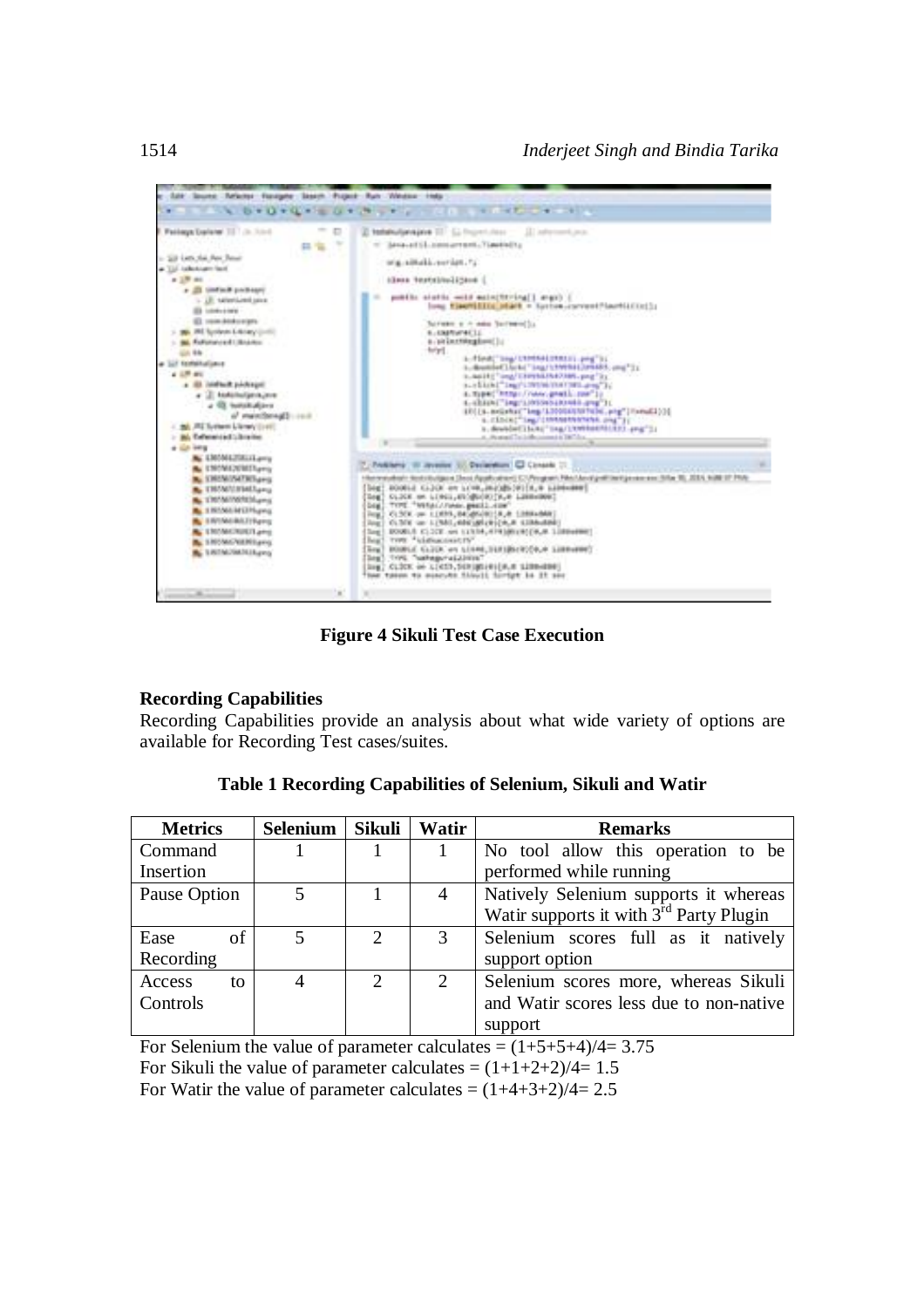## **Scripts Generation**

In this section capability of the testing tools is checked against the languages and accuracy with which test case/suites are exported.

| <b>Metrics</b> | Selenium   Sikuli | Watir | <b>Remarks</b>                         |  |
|----------------|-------------------|-------|----------------------------------------|--|
| Supported      |                   |       | Selenium scores most as a reason of    |  |
| Languages      |                   |       | capability to export code<br>into      |  |
|                |                   |       | multiple languages                     |  |
| of<br>Accuracy |                   |       | Selenium code export feature is very   |  |
| Code Exported  |                   |       | good whereas Watir                     |  |
|                |                   |       | and Sikuli requires extra import lines |  |

| Table 2 Scripts Generation by Selenium, Sikuli and Watir |  |  |  |  |  |  |
|----------------------------------------------------------|--|--|--|--|--|--|
|----------------------------------------------------------|--|--|--|--|--|--|

For Selenium the value of parameter calculates=  $(5+4)/2= 4.5$ For Sikuli the value of parameter calculates=  $(2+3)/2= 2.5$ For Watir the value of parameter calculates=  $(1+3)/2=2$ 

## **Data Driven Testing**

In this section tendency to access of data from external sources and code reusability is checked. Selenium provides access to wide variety of external source [12]. Sikuli provides access to excel, xml and database to fetch data for driven testing but with fewer less methods than selenium [14]. Similarly Watir scores 4 for its access to wide range of external sources [13].

**Table 3 Data Driven Testing**

| <b>Metrics</b>                   | Selenium   Sikuli |   | Watir | <b>Remarks</b>                       |
|----------------------------------|-------------------|---|-------|--------------------------------------|
| Access of Data $\vert 5 \vert$   |                   | 4 | 4     | Selenium provides wide range of      |
| from                             |                   |   |       | sources for data driven Testing.     |
| <b>External Sources</b>          |                   |   |       | Watir and Sikuli both provide access |
|                                  |                   |   |       | to few sources.                      |
| Code Reusability $\vert 5 \vert$ |                   | 5 |       | All three testing tools do support   |
| account of<br>$\alpha$           |                   |   |       | code reusability.                    |
| Data                             |                   |   |       |                                      |
| change                           |                   |   |       |                                      |

For Selenium the value of parameter calculates  $= (5+5)/2 = 5$ For Sikuli the value of parameter calculates=  $(4+5)/2= 4.5$ 

For Watir the value of parameter calculates=  $(4+5)/2= 4.5$ 

## **Ease of Learning**

Under this section ease of understanding the functioning of testing software is checked for on the basis of three parameters viz. Accessibility, User Interface Features and Manual/Help Provided.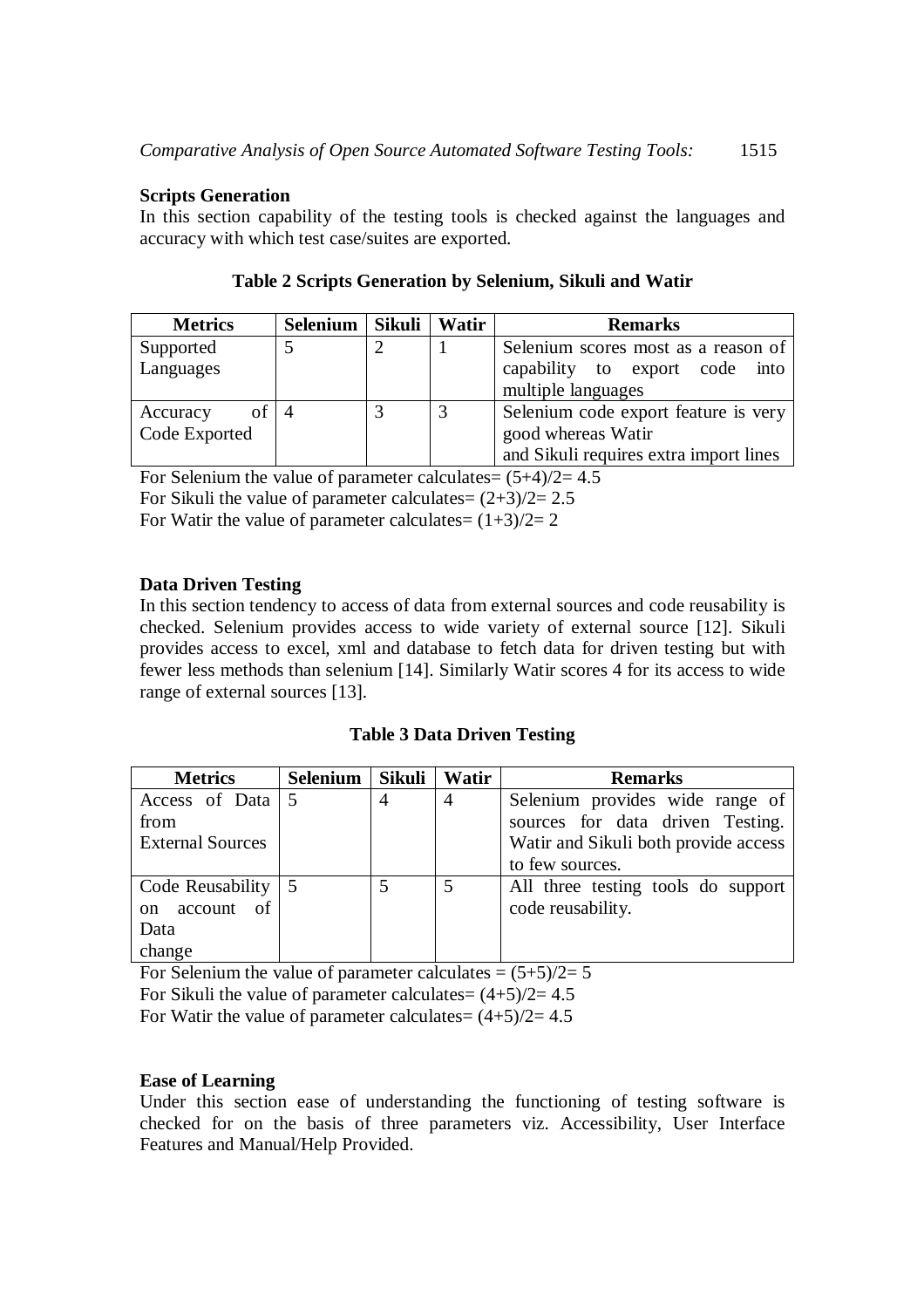| <b>Metrics</b>    | Selenium       | <b>Sikuli</b> | Watir          | <b>Remarks</b>                        |
|-------------------|----------------|---------------|----------------|---------------------------------------|
| Accessibility     | $\overline{5}$ | 4             | 3              | Selenium<br>provides<br>greater       |
|                   |                |               |                | accessibility. While sikuli and watir |
|                   |                |               |                | scores less                           |
| Interface<br>User | $\overline{A}$ |               | 3              | Sikuli exhibits best User Interface   |
| Feature           |                |               |                | than selenium and                     |
|                   |                |               |                | watir                                 |
| Manual/Help       |                |               | $\overline{2}$ | Best possibly organized help menu is  |
| Provided          |                |               |                | provided in Sikuli                    |

## **Table 4 Understandability**

For Selenium the value of parameter calculates=  $(5+4+2)/3=3.6$ 

For Sikuli the value of parameter calculates=  $(4+5+5)/3=4.6$ 

For Watir the value of parameter calculates=  $(3+3+2)/3= 2.6$ 

## **Testing Reports**

Testing software is also measured for their productivity in terms of the output produced by them.

This section checks for the same on the basis of three parameters namely Ease of Readability and Understandability of Testing Reports produced, Information about previous runs and Graphical/Command Line nature.

|  |  |  | <b>Table 5 Testing Output Produced</b> |
|--|--|--|----------------------------------------|
|--|--|--|----------------------------------------|

| <b>Metrics</b>             | Selenium | Sikuli         | Watir | <b>Remarks</b>                  |
|----------------------------|----------|----------------|-------|---------------------------------|
| Ease of Readability        |          | 4              |       | Selenium and sikuli reports are |
| and Understandability      |          |                |       | relatively easy to understand   |
| Information about          |          | $\overline{A}$ | ∍     | Selenium and sikuli provides    |
| Previous Runs              |          |                |       | history on previous runs        |
| Graphical<br><sub>or</sub> |          |                |       | Selenium and sikuli provide     |
| Command Line               |          |                |       | output in both views            |

For Selenium the value of parameter calculates=  $(4+4+5)/3 = 4.3$ 

For Sikuli the value of parameter calculates=  $(4+4+5)/3=4.3$ 

For Watir the value of parameter calculates=  $(3+2+3)/3= 2.6$ 

## **Supplement Features**

The features that enhance the basic functioning of testing software are evaluated in this section. Two main contributing parameters cost incurred and Nature of 3rd party Add-on/Extension are discussed here.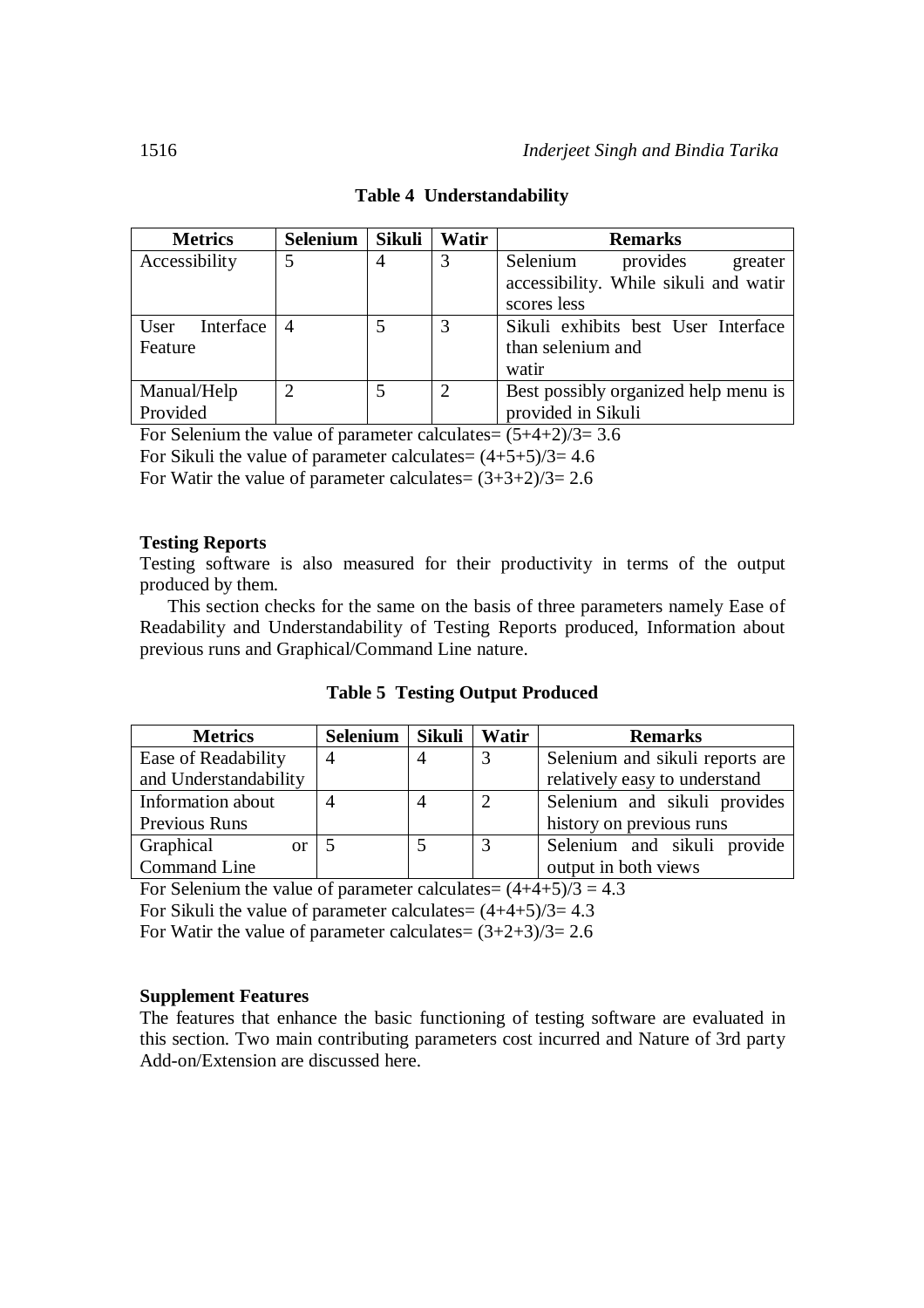| <b>Metrics</b>                    | Selenium | Sikuli | Watir | <b>Remarks</b>                |
|-----------------------------------|----------|--------|-------|-------------------------------|
| <b>Cost Incurred</b>              |          |        |       | All are freely available      |
| Nature of $3^{rd}$ Party Add-   5 |          |        | 3     | Selenium provides<br>large    |
| On/Extension                      |          |        |       | number of add-ons,            |
|                                   |          |        |       | watir provides restricted     |
|                                   |          |        |       | number and sikuli not at all. |

#### **Table 6 Cost Incurred**

#### **Conclusion**

Automated Software Testing is one of the useful and important aspect when it comes to testing the applications. Open source technologies are getting popular day by day due to the community support to these open source software. Here in this paper after evaluating the three most popular Open source Softwares viz. Selenium, Sikuli and Watir.

Selenium scores best due to the enhanced recording features, data driven testing, and ease of learning, improved support for 3rd party application integration.

Watir scores second and only lacks of the native support of recording the test cases which is removed by 3rd party applications, less support of languages to which test cases can exported whereas execution time is less than selenium.

Sikuli score least as only graphical nature is not sufficient for the effectiveness of a testing tool. It the support of range of languages to which test cases can be exported, least recording capabilities but it has faster execution speed than selenium and watir. Above is the performance graph which depicts the performance of all of three testing tools on different parameters in congregate manner thus compiling the comparative analysis being done in this paper.



**Figure 5 Congregate Peformance Graph of Selenium, Sikuli and Watir on various parameters**